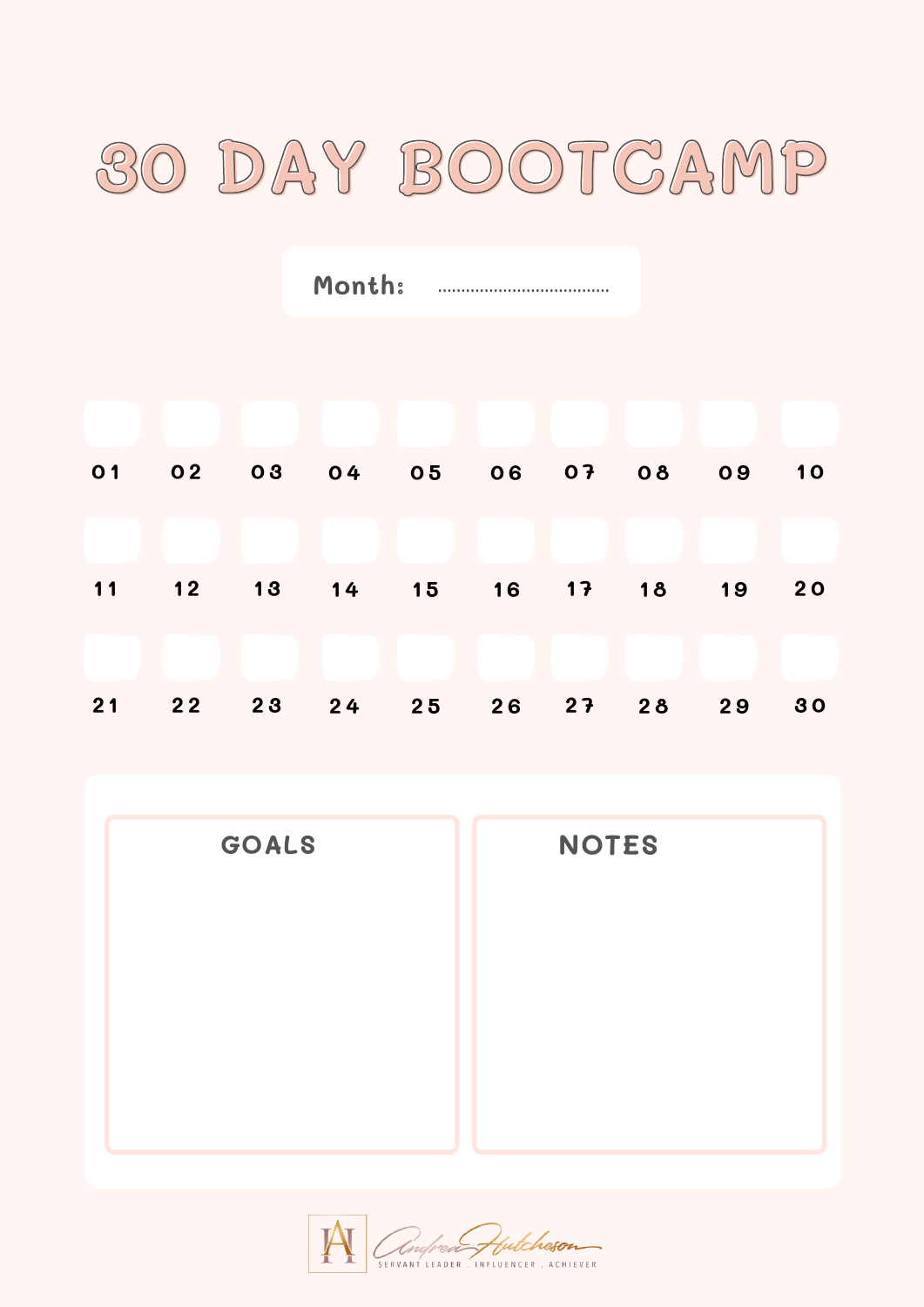

WEEK:



| <b>TASKS</b> | <b>DUE DATE</b> |
|--------------|-----------------|
|              |                 |
|              |                 |
|              |                 |
|              |                 |
|              |                 |
|              |                 |
|              |                 |
|              |                 |

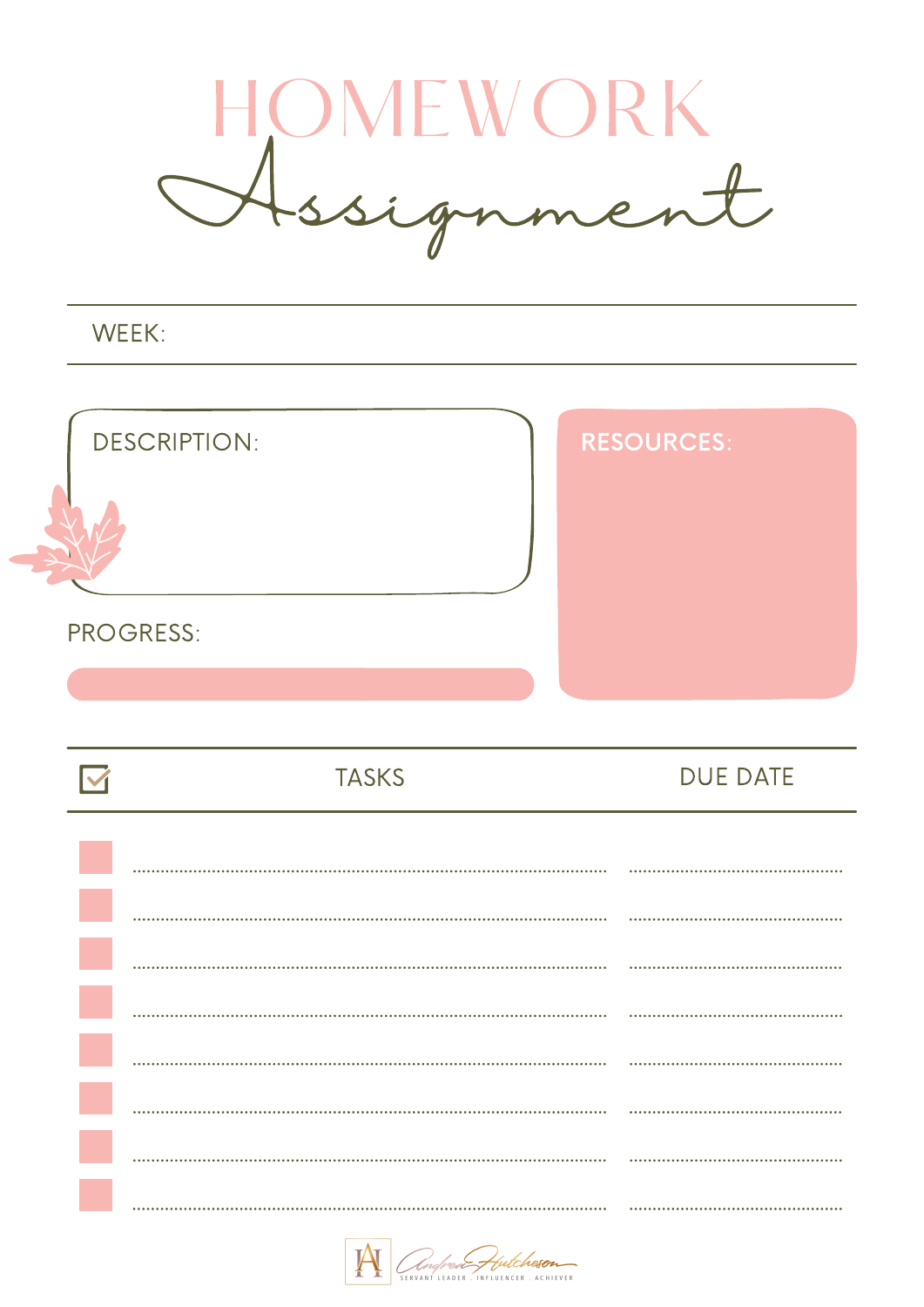# WEEKLY PLANNER

## Main Goals

| <b>Important Tasks</b> |
|------------------------|
|                        |
|                        |
|                        |
|                        |
|                        |

To Do List

## Appointment

| Date | Info |
|------|------|
|      |      |
|      |      |
|      |      |
|      |      |
|      |      |
|      |      |



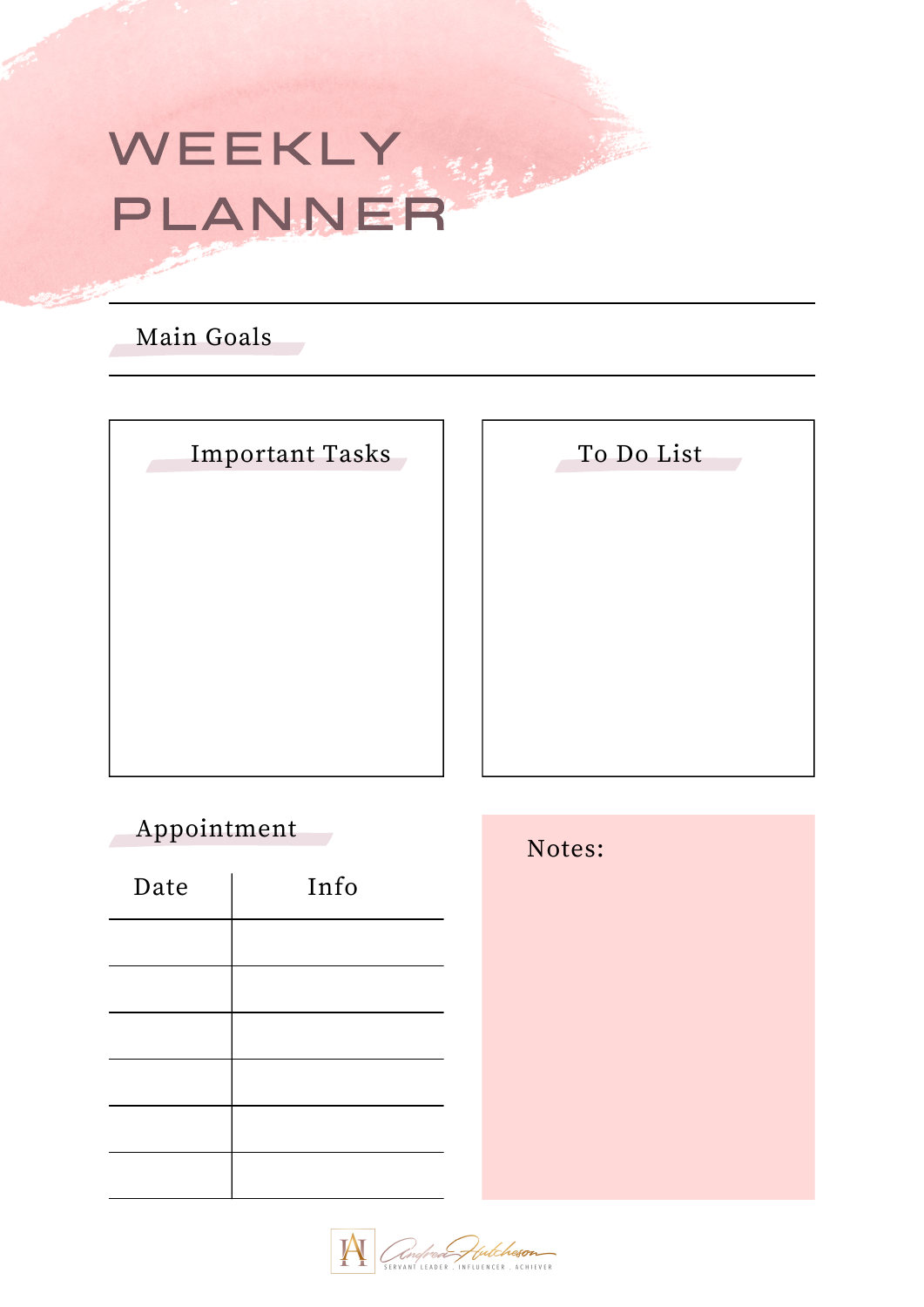# **MY JOURNAL** W E E K L Y R E V I E W

Date: **............** Week: 1 2 3 4

### HOW WAS THE WEEK? FELT GRATEFUL THIS WEEK FOR:

### THIS WEEK'S SMALL WINS

### TASK IN PROGRESS

### THINGS I HAVE IMPROVED ON:

### THIS WEEK'S BAD EXPERIENCE:

### WHAT TO NOTE THIS WEEK:

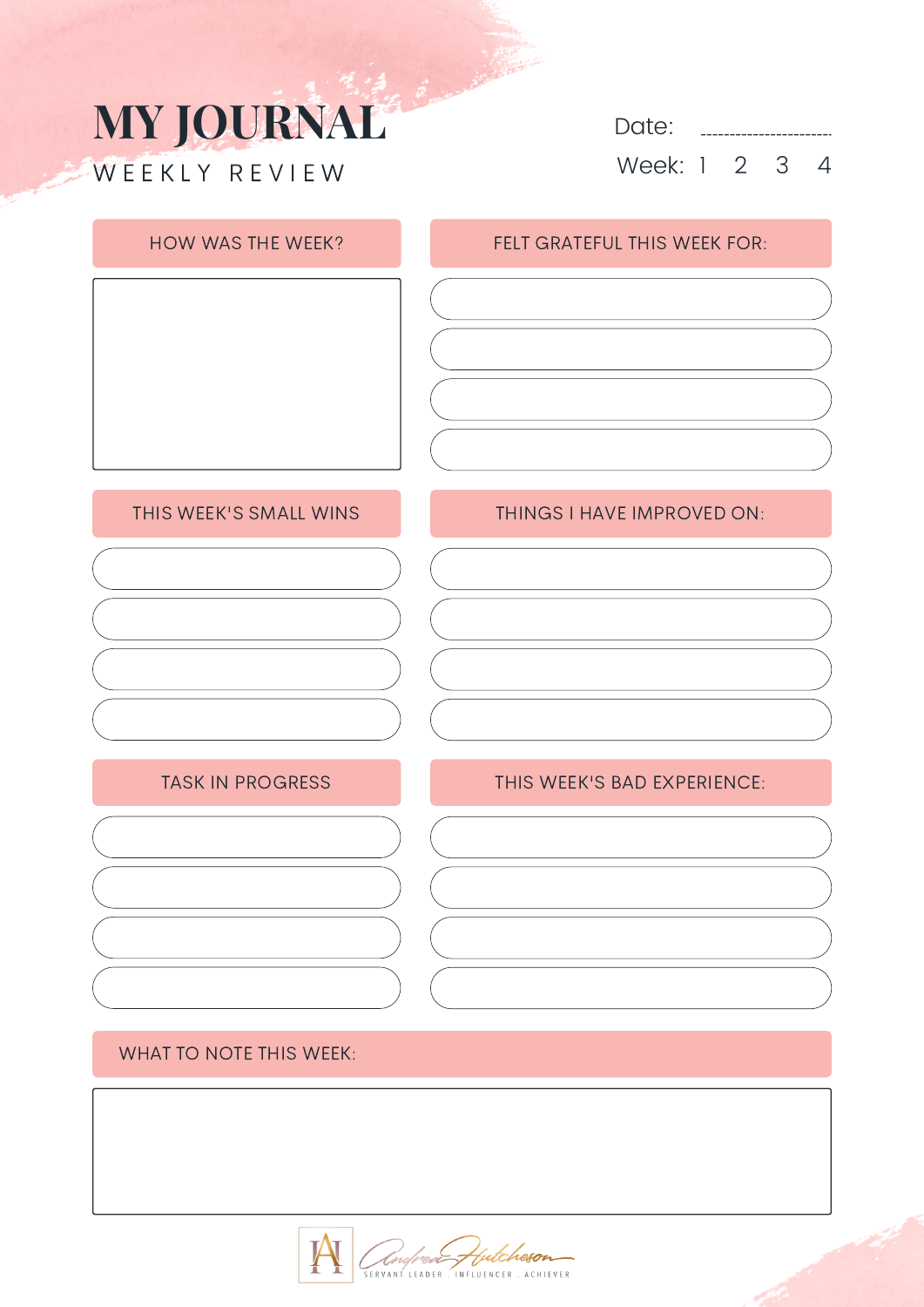# **DAILY GRATITUDE**

MY GRATITUDE JOURNAL

Date: **2008** Week: 1 2 3 4

| TODAY, I'M GRATEFUL FOR |  | IS MIT WIT FSI |  |  |
|-------------------------|--|----------------|--|--|
|                         |  |                |  |  |

| TODAY, I'M GRATEFUL FOR |  | IS MT T W T F S ' |  |  |
|-------------------------|--|-------------------|--|--|
|                         |  |                   |  |  |

| TODAY, I'M GRATEFUL FOR      ' | IS MIWIFS |  |  |  |
|--------------------------------|-----------|--|--|--|
|                                |           |  |  |  |

Angloen Hutcheson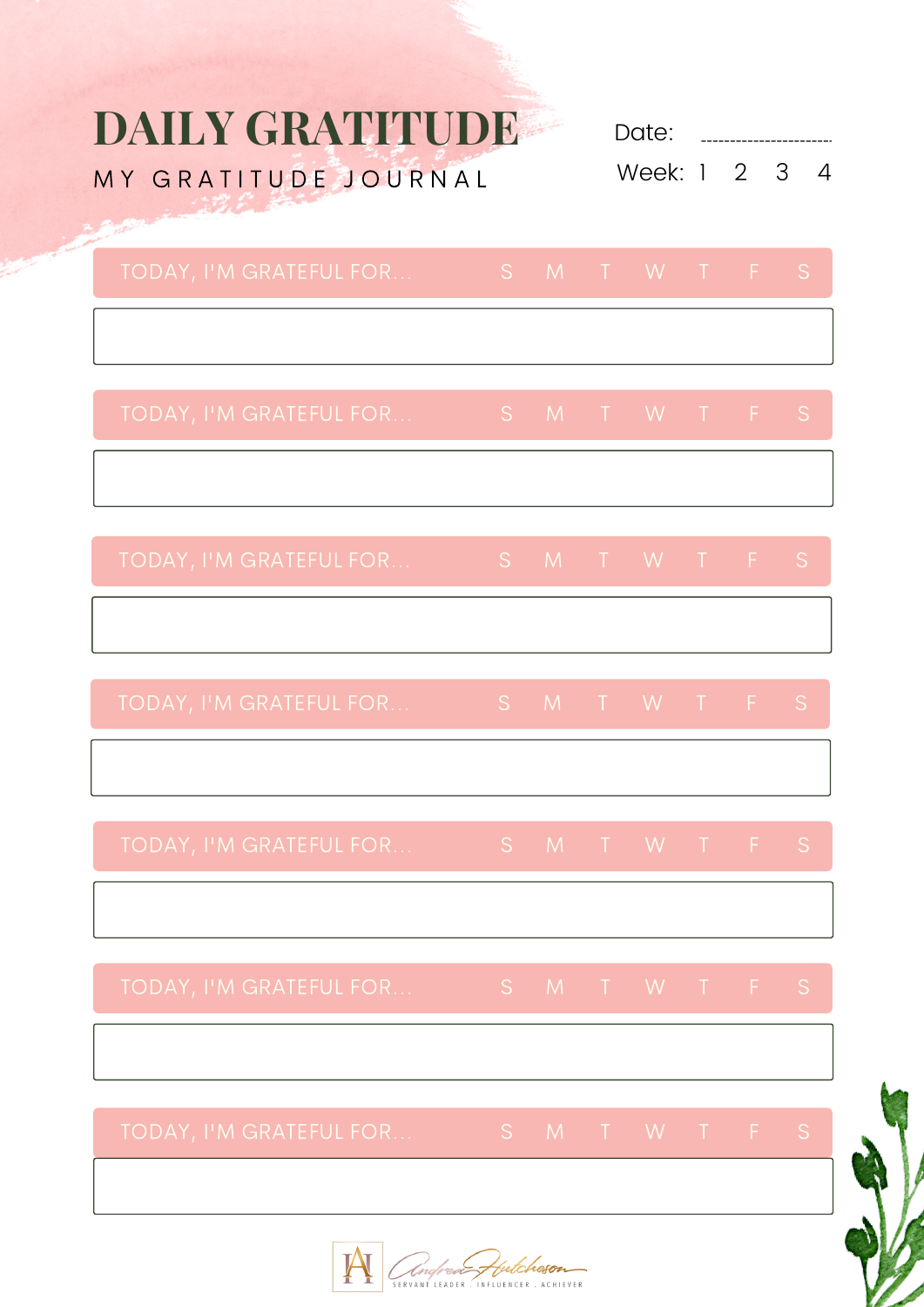habit tracker

month of

habit

habit 

habit

1000000000000000000000000000000000

habit <u>mananananananananananananan</u>

habit

habit

habit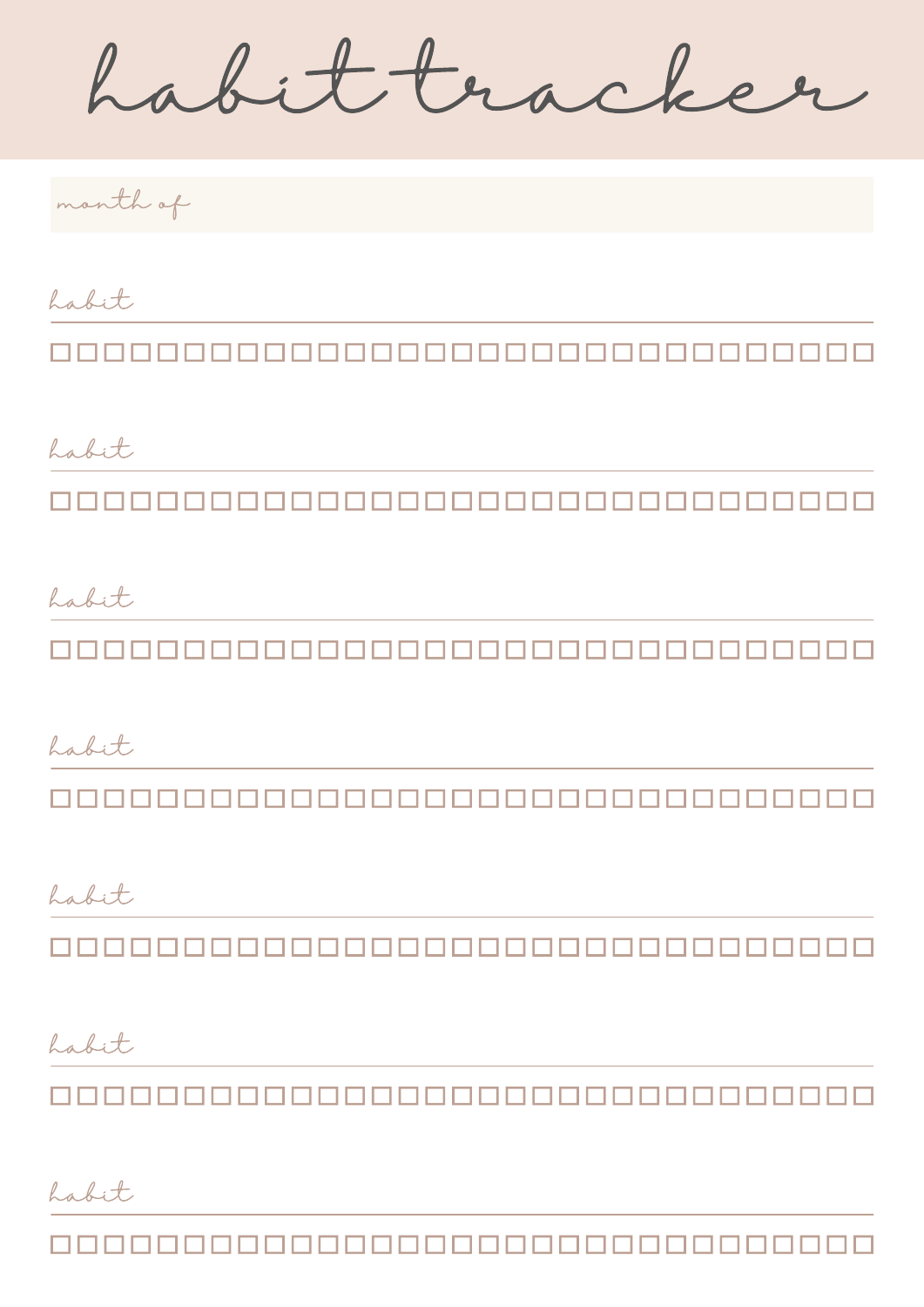# **FACEBOOK ENGAGEMENT TRACKER**

| Date:               |                                      | <b>WEEK</b>  |              |                         |   |   |  |  |  |
|---------------------|--------------------------------------|--------------|--------------|-------------------------|---|---|--|--|--|
|                     |                                      | $\mathbf{I}$ | $\mathbf{2}$ | $\overline{\mathbf{3}}$ | 4 | 5 |  |  |  |
| <b>AUDIENCE</b>     | <b>Total # of Followers/ Friends</b> |              |              |                         |   |   |  |  |  |
|                     | <b>Followers/Friends Growth</b>      |              |              |                         |   |   |  |  |  |
|                     | # Of Posts Published                 |              |              |                         |   |   |  |  |  |
|                     | <b>Total Likes</b>                   |              |              |                         |   |   |  |  |  |
| <b>PISTS</b>        | <b>Total Comments</b>                |              |              |                         |   |   |  |  |  |
|                     | <b>Total Saves</b>                   |              |              |                         |   |   |  |  |  |
|                     | <b>Total Shares</b>                  |              |              |                         |   |   |  |  |  |
|                     | Neach<br>Duan<br><u>Impressions</u>  |              |              |                         |   |   |  |  |  |
|                     |                                      |              |              |                         |   |   |  |  |  |
| <b>INTERACTIONS</b> | <b>New prospects</b>                 |              |              |                         |   |   |  |  |  |
|                     | <b>New Customers</b>                 |              |              |                         |   |   |  |  |  |
|                     | <b>New Parties booked</b>            |              |              |                         |   |   |  |  |  |